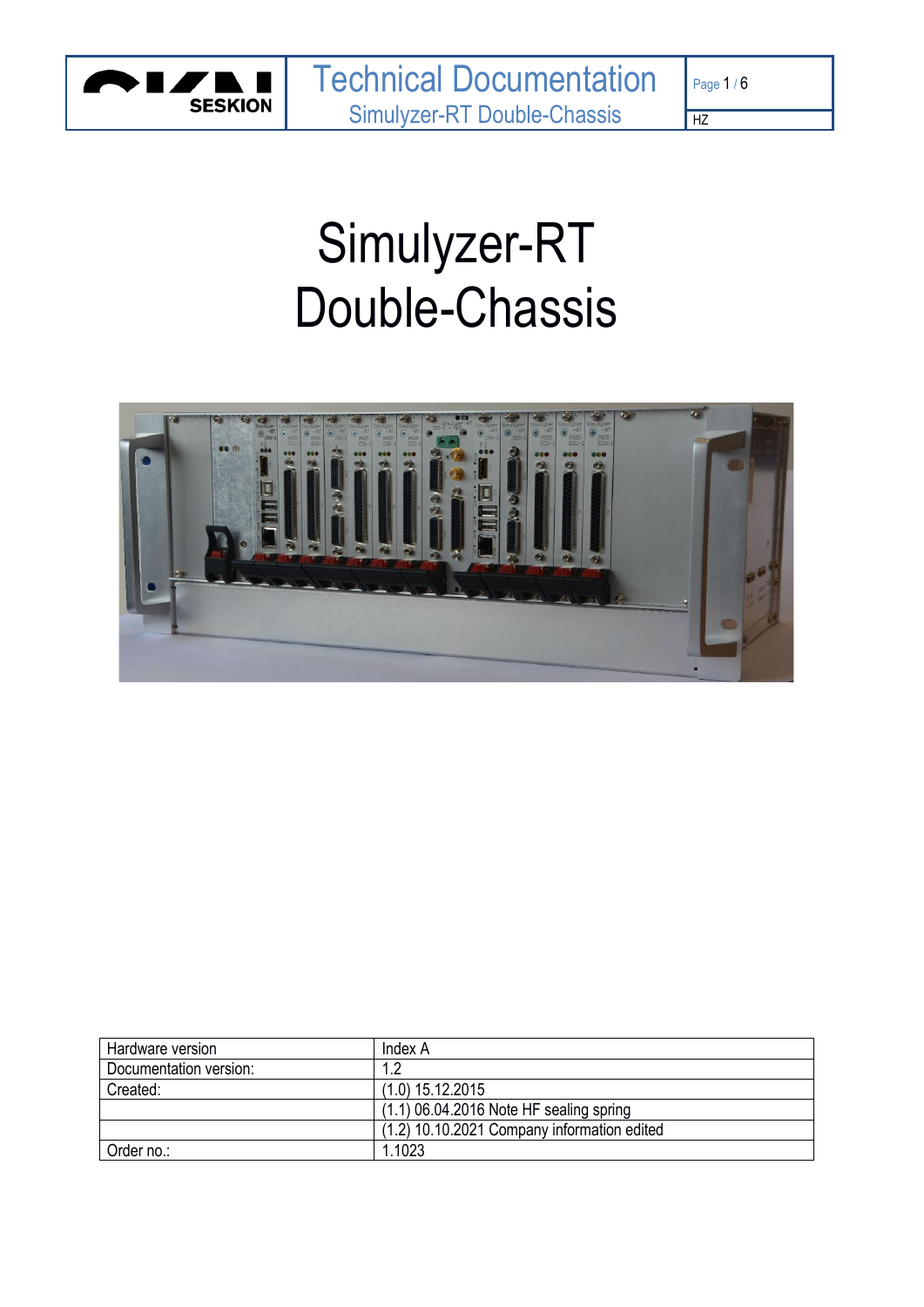

# Safety instructions

To avoid damages to persons and devices the following safety instructions have to be noticed!

- Only qualified personnel are allowed to handle this device!
- Before any handling within the device the current supply has to be switched off!
- During operation the device have to be positioned, that enough air condition is supplied and no small parts can get into the ventilation slots.
- **•** In case of any trouble the system has to be switched de-energized!
- The declared environmental conditions and max. voltage ranges have to be observed!
- To warranty the device remove all dust and dirt in periodically intervals.
- $\bullet$  Make sure that the ventilation slots are unobstructed!

# Intended Use:

**The Simulyzer-RT Double Chassis is engineered to hold, to contact and to supply with voltage, a RT-proofing system with at maximum two CPU-1 cards and 11 peripheral cards.**

• The device is only permitted to use for the intended use. Any other use results the deletion of the guarantee!

For questions and repair cases contact SesKion GmbH Tel.: +49 (0)711/990 58 14 Fax: +49 (0)711/990 58 27 Email: info@seskion.de Internet: www.seskion.de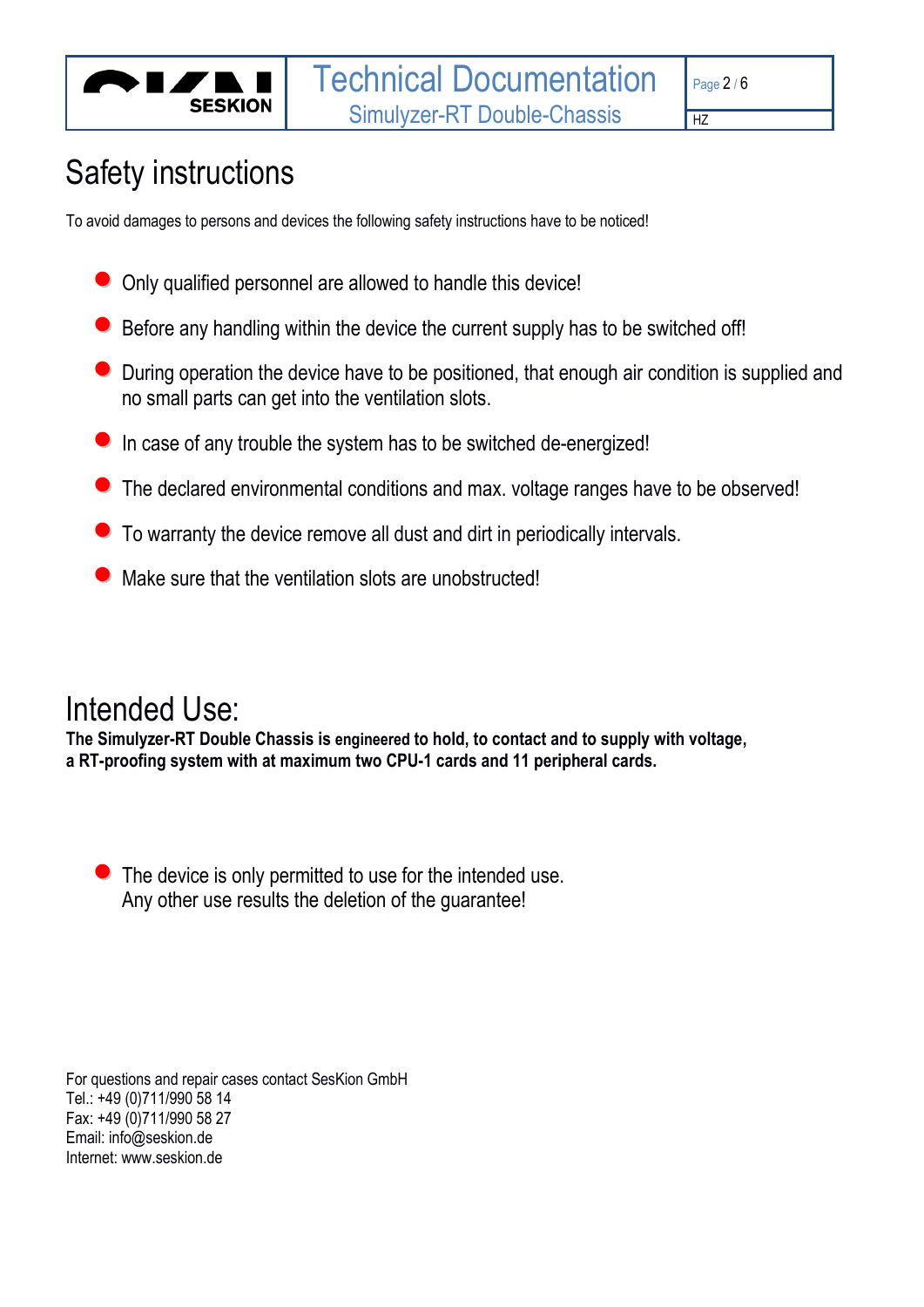

# **Table of contents**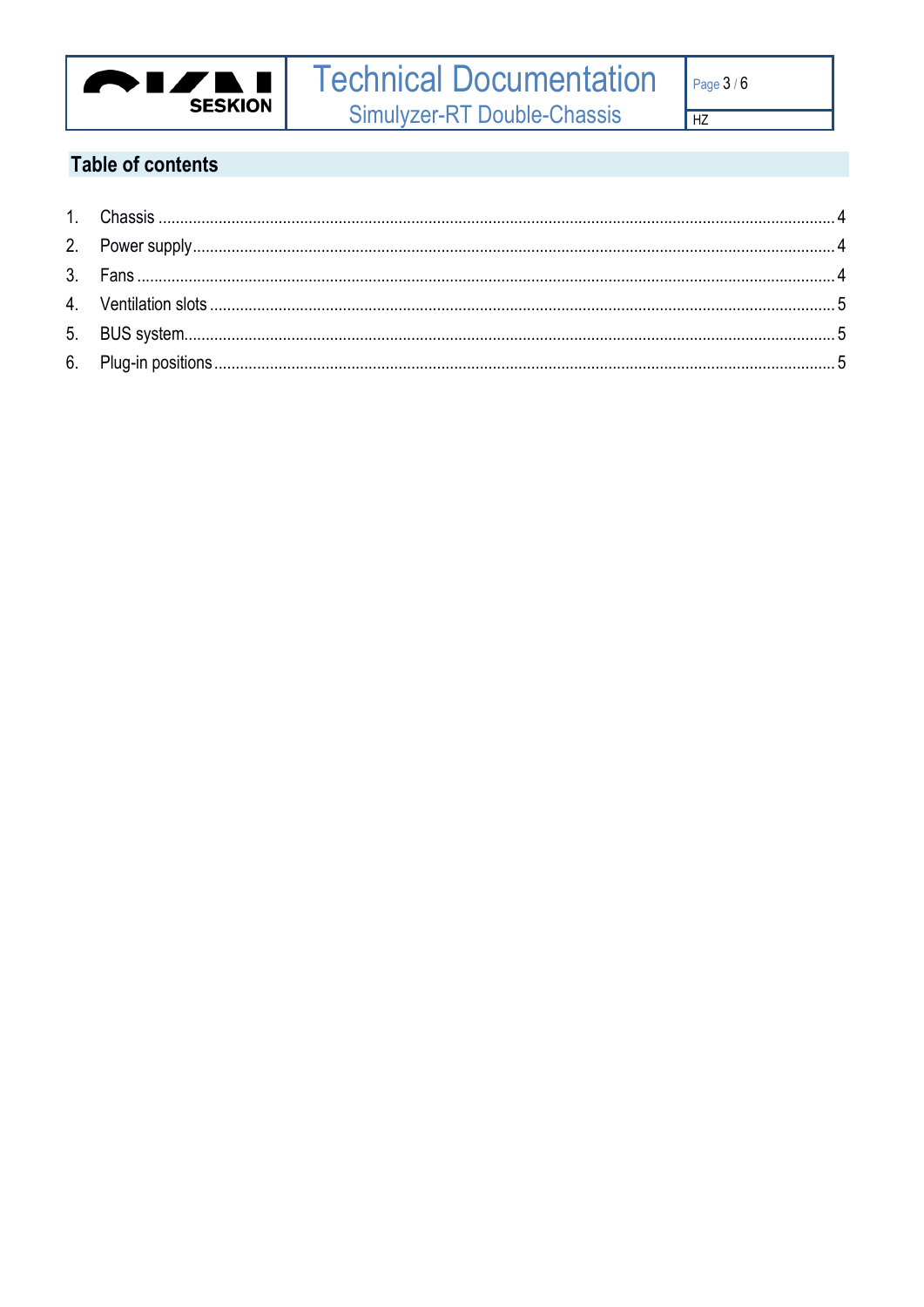

## <span id="page-3-0"></span>**1.Chassis**



Front view with assembly as an example Back view

#### <span id="page-3-1"></span>**2.Power supply**

The rack includes a plug-in power supply unit.

| Input:        | 90-246 V/ 50-440 Hz / 4 A<br>- via power adapter |
|---------------|--------------------------------------------------|
| Output:       | +5V-Stdby (2,5 A), +12 V (24 A)                  |
|               |                                                  |
| Output power: | max 300 W                                        |
| Fusing:       | Attention! Double pole fusing                    |
|               | (neutral & phase)!                               |
| Fuse Rating:  | 2 x T 8A H 250 V, 5x20 mm                        |
| RFI:          | EN55022 Class B                                  |
| Approvals:    | UL.CE                                            |



## **Switch off the power supply before handling within the rack!**

### <span id="page-3-2"></span>**3.Fans**

At the bottom of the rack there are 3 fans.

The fans operate permanently **with reduced** rotation speed to avoid noise. The temperature within the chassis is monitored by 4 sensors and the rotation speed will be increased if necessary. Additionally the fans can be controlled by the RS 232 interface.

#### **Within the power supply unit no separate fan exists!**

| Type:               | Sanyo Denki 9G1212P4G03 permanent |
|---------------------|-----------------------------------|
| Dimensions per fan: | 119 x 119 x 25 mm                 |
| Nominal voltage:    | 12V                               |
| Power input:        | 11 W                              |
| Air flow:           | $220 \text{ m}^3$ /h              |

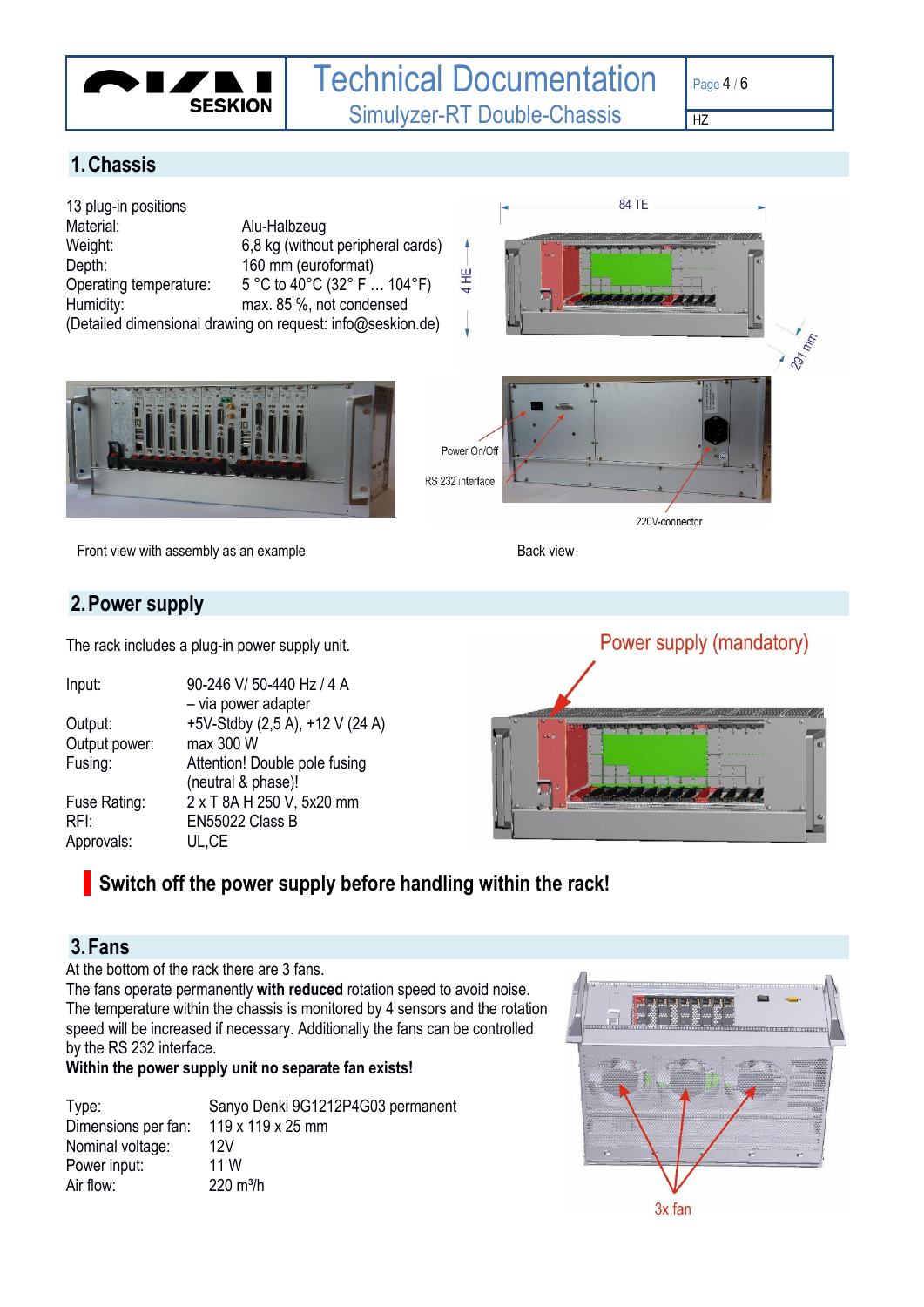

#### <span id="page-4-0"></span>**4.Ventilation slots**

**To guarantee the necessary air ventilation, the ventilation slots have to be free of any material. Don´t put any object on the ventilation slots!**



#### <span id="page-4-1"></span>**5.BUS system**

Compact PCI Serial Backplane

- 2 x CPCI S.0 System slot (CPU) and 11x CPCI S.0 Peripheral slots
- Highspeed connectors/ data transfer rate upto 2,5 Gbps for all plug-ins.

#### <span id="page-4-2"></span>**6.Plug-in positions**

Possibilities of plug in:



1xRT-CPU-1 with at max. 10 peripheral cards +2xRT-Extender cards

1xRT-CPU-1 with at max. 7 peripheral cards

1xRT-CPU-1 with at max. 4 peripheral cards